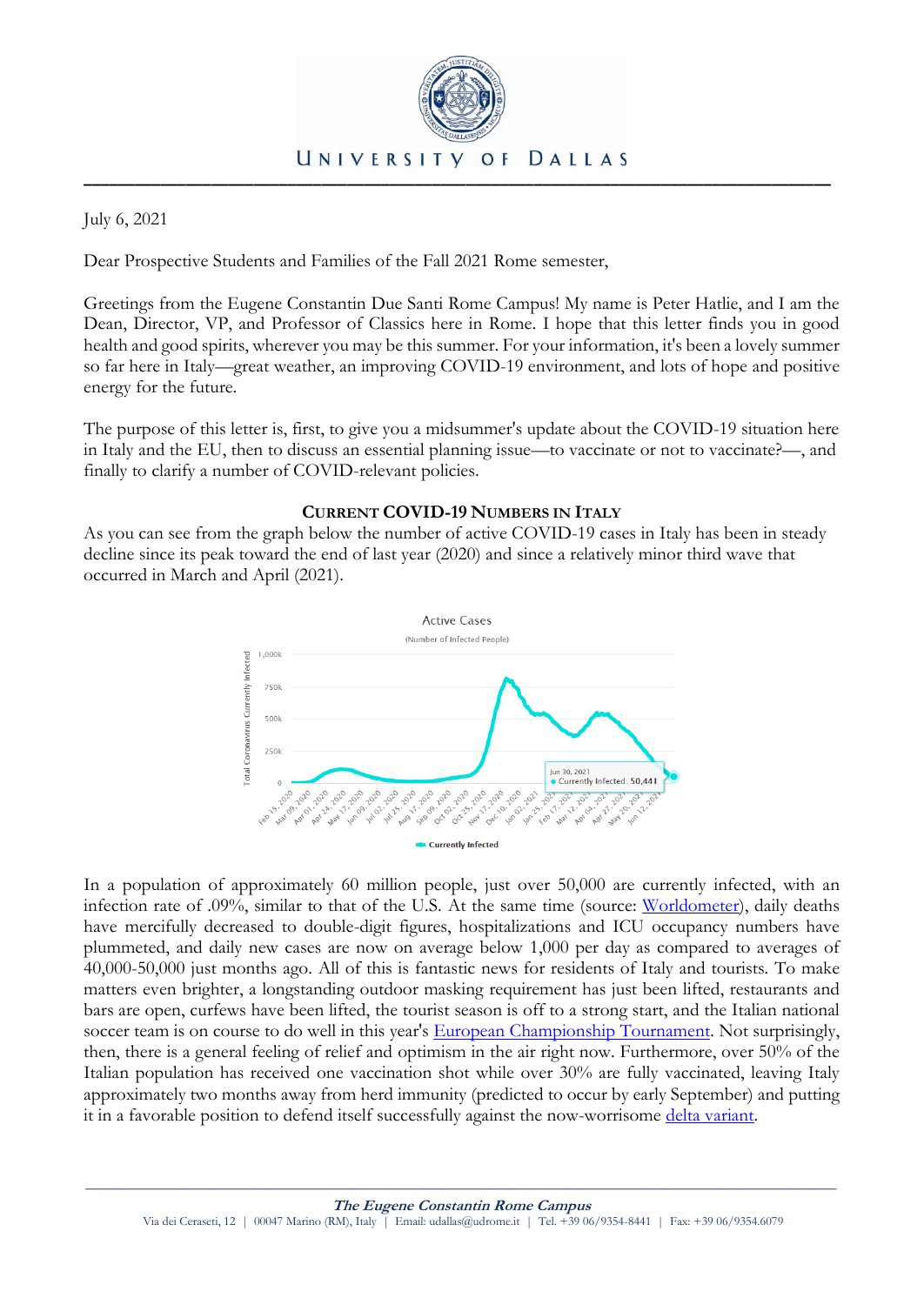## **SUCCESS OF THE SUMMER 2021 ROME SEMESTER**

As of the writing of this letter, our summer students have just begun the seventh week of their semester. So far they have visited St. Peter's Basilica, travelled to historic cities of Assisi, Florence, Padua and Venice, experienced some wonderful on-campus and off-campus meals, walked the Appia Antica and visited the Roman catacombs, and are now just finishing up their ten-day Greece trip. Thankfully, their semester has been free of accidents, illness, and COVID-19 lockdowns. This news in itself is remarkable given the difficulties of the last year and a half! Final exams for the first session of the summer semester will take place later this week, followed by a midsummer's vacation and session two in July and early August. All things considered, the summer semester has not only surpassed all expectations but also raised expectations for a wonderful fall semester.

# **VACCINATION ADVICE FOR FALL 2021 SEMESTER STUDENTS AND FAMILIES**

Given the improved and improving health and safety environment in Italy and Europe there is every reason to expect that we will host the fall 2021 without most (if any) of the obstacles and setbacks that we experienced in the prior three "COVID" semesters, when the pandemic forced us in varying degrees to modify and sometimes even scale back our programs. As we look forward to fall 2021, therefore, we hope to return to the high aspirations and known strengths of the Rome Program. Essentially, we want to give participants the full range of activities that they want and deserve, including in-person classes, all of our valuable educational trips, all of our fantastic religious-life and student-life opportunities, and last but not least, plenty of free time for independent travel in Italy and beyond.

In order to make the above scenario possible, we hope and pray that Italy, Greece and the rest of Europe overcome the current worries about the delta variant and stay on course toward a full recovery from the COVID-19 epidemic. Furthermore, we in Rome intend to continue ahead with placing the health and well-being of all students and staff as our highest priority, just as we have done in the even more challenging moments of recent past semesters. In addition, just as we have done in the past, we will again in the fall follow the guidance of Italian law in all matters regarding COVID-19.

In regard to Italy's COVID-19 policies, we will learn much more about the roadmap ahead on or before July 31, 2021, at which time the current government will decide whether or not to extend the country's longstanding [state of emergency.](https://www.salute.gov.it/portale/nuovocoronavirus/dettaglioFaqNuovoCoronavirus.jsp?lingua=english&id=230#11) If the state of emergency is extended, a series of anti-COVID-19 policies such as masking (indoors), social-distancing, and curfews will no doubt remain in place. If the state of emergency is lifted, we can be confident that the worst is over and will breathe a deep sigh of relief that many if not all of our former liberties will return. Of the two options outlined above, my guess is that the state of emergency will officially continue, albeit on a reduced scale and thus with much less impact on our daily life than we've experienced to date. One of the reasons the emergency may not go away completely or soon has to do with Italy's membership in the large and complex world of the European Union, where COVID-19 policy has tended to develop slowly and cautiously in order to accommodate the different realities of member states.

Whatever new policies may be announced in the coming weeks, it remains a fact of life that the EU and its member-partner Italy strongly support [vaccinations](https://ec.europa.eu/info/live-work-travel-eu/coronavirus-response/safe-covid-19-vaccines-europeans_en) as Europe's best hope for emerging from the COVID-19 crisis. For months now, Italians have been urged to obtain vaccinations in order to qualify for the so-called [Green "Immunity" Certificate,](https://www.salute.gov.it/portale/nuovocoronavirus/dettaglioNotizieNuovoCoronavirus.jsp?lingua=english&menu=notizie&p=dalministero&id=5531) thus allowing them free movement throughout Italy and Europe. State of emergency or not, it is all but certain that this pro-vax policy will remain in place as we begin the fall semester, both for EU residents and visitors. Se[e this current U.S. State Department guidance](https://it.usembassy.gov/covid-19-information/) for U.S. citizens intending to visit Italy, noting the following important language:

 *Beginning on June 21 and valid until July 30, 2021, a Covid document compliant with Italian and EU regulations commonly called the "Green Pass" will allow travelers from the United States to enter Italy without having to self-isolate/quarantine upon arrival and undergo testing after quarantine. Passengers are still required to complete the online [digital Passenger Locator Form.](https://app.euplf.eu/#/)*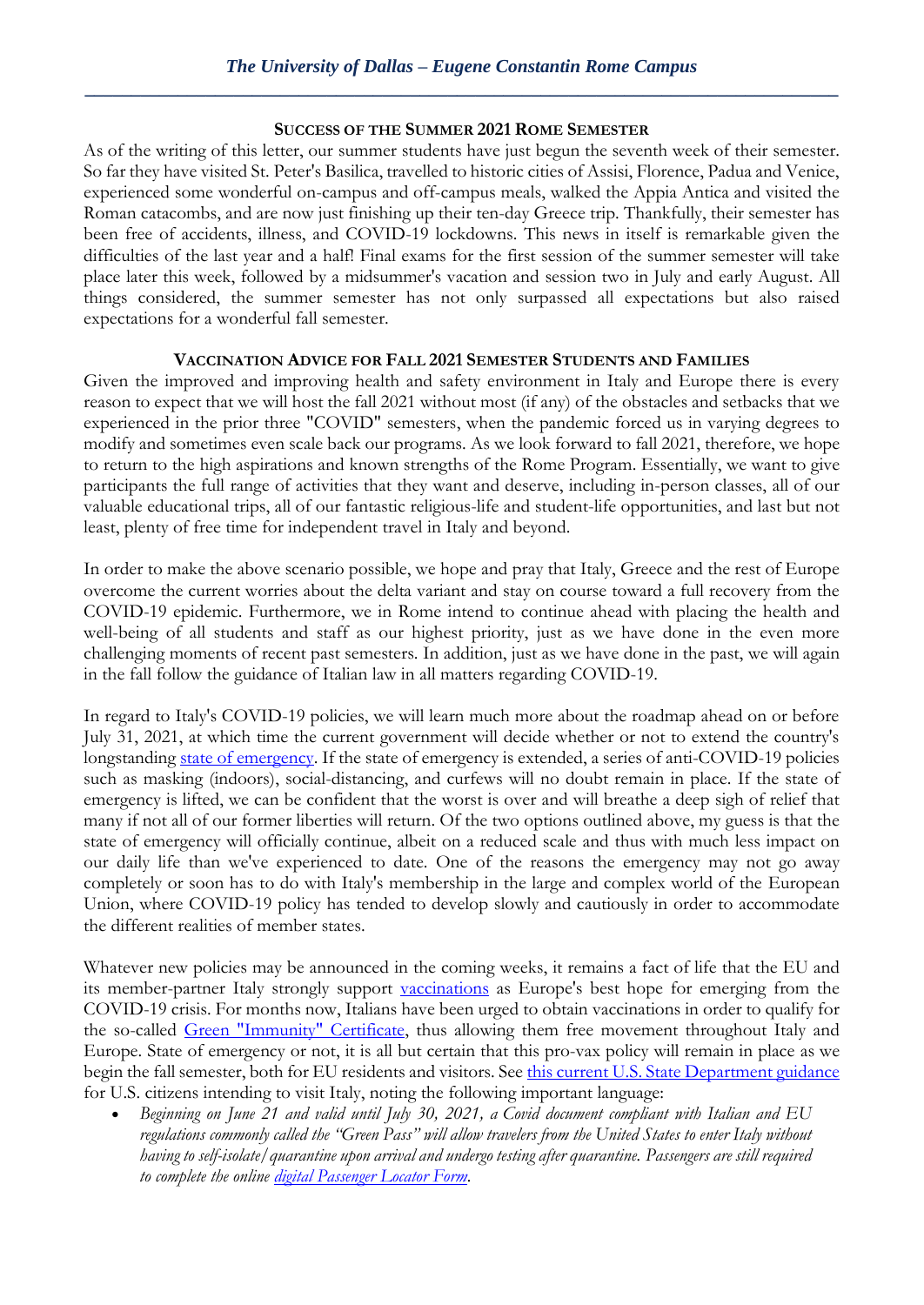- *In order to qualify for a "Green Pass", U.S. citizens must provide certification issued by a U.S. authority certifying ONE of the following requirements:*
- *Anti-Covid 19 vaccination certificate of one of the vaccinations recognized by the [European Medicines](https://www.ema.europa.eu/en/human-regulatory/overview/public-health-threats/coronavirus-disease-covid-19/treatments-vaccines/vaccines-covid-19/covid-19-vaccines-authorised#authorised-covid-19-vaccines-section)  [Agency](https://www.ema.europa.eu/en/human-regulatory/overview/public-health-threats/coronavirus-disease-covid-19/treatments-vaccines/vaccines-covid-19/covid-19-vaccines-authorised#authorised-covid-19-vaccines-section) (EMA) and that is Pfizer-BioNtech, Moderna, Johnson and Johnson, and AstraZeneca. The date of the final vaccine dose must be at least 14 days prior to travel. Approved languages of the certificate are Italian, English, Spanish, and French. The certificate can be in digital or paper format. Travelers vaccinated in the United States can prove this via the "white card" bearing the CDC logo.*
- *A medical certificate confirming recovery from COVID dated no more than 6 months before departure.*
- $\rightarrow$  *A* negative molecular PCR or rapid antigen test result carried out within 48 hours of departure.
- *For additional information on travel to and from Italy, please see: [https://www.esteri.it/mae/it.](https://www.esteri.it/mae/it)*

As stated above, the likelihood of these requirements staying in place beyond July 31, 2021 is great. Consequently, all participants of the fall 2021 are advised to be pro-active in securing either the required vaccinations or required testing in anticipation of their departure for Rome.

Regarding this last point—the question of whether to vaccinate or not vaccinate—with this letter I would encourage all Rome Program participants who are not already COVID-19 immune to seek an approved anti-COVID vaccination prior to attending the fall semester as your single best defense against getting sick, getting someone else sick, suffering financial loss due to sickness and extra-testing, and/or facing obstacles to your ability to travel freely for lack of proof of immunity. Note that the above guidance does not constitute a vaccine mandate by the University of Dallas and its Rome Program. Rather, I am sharing guidance that I believe will provide the best possibility for a successful fall Rome semester. If the success of summer 2021 semester is any guide, the fact that all but a few of our 28 summer students came to Rome with natural or vaccinated immunity and thereupon suffered no setbacks whatsoever is telling.

## **RISKS AND CONTINGENCY PLANS**

Our policy in past "COVID semesters" was to make campus health and safety our highest priority. That policy will continue unchanged into fall 2021 and beyond, first because it is the right thing to do, and second because it is the cornerstone of all of our other aspirations in Rome in academic, religious, and student-life terms. Keeping this perspective in mind, students, their parents, and their loved ones are advised to read the following warnings and notices with attention:

- **Possible Program Changes Owing to the COVID-19 virus**: Although we all long for a return to the stable and predictable times of old, this expectation seems unrealistic until every last trace of COVID-19 is erased worldwide. That will not happen anytime soon, as we all know, not in the next several months certainly and perhaps not for some years to come. All Rome participants therefore need to acknowledge that a new outbreak of COVID-19 in Italy and elsewhere is a possibility, without of course being a probability. Given this possibility, we reserve the right to change our planning, even last minute, in response to a renewed international health emergency that would compromise the safety of the Rome Campus community.
- **Contracting COVID in Rome**: Students, their parents, and their friends and loved ones need to accept that contracting COVID is still a possibility during the Rome semester. The Rome Campus has engaged a certified safety-in-the-workplace expert to help us identify and implement all necessary and reasonable anti-COVID measures. It also relies on UD Irving's well-founded policies. But even if we are confident in our ability to limit—to a significant degree—the risk of infection on campus, we are not in a position to monitor the lives of all of the people in our community 24/7 nor dictate each person's behavior outside of campus. As noted above, we have also not mandated vaccinations for Rome participants. Hence, there are some limitations in our ability to manage this health challenge, and as a result some level of risk is unavoidable and remains outside our absolute control. Despite performing due diligence